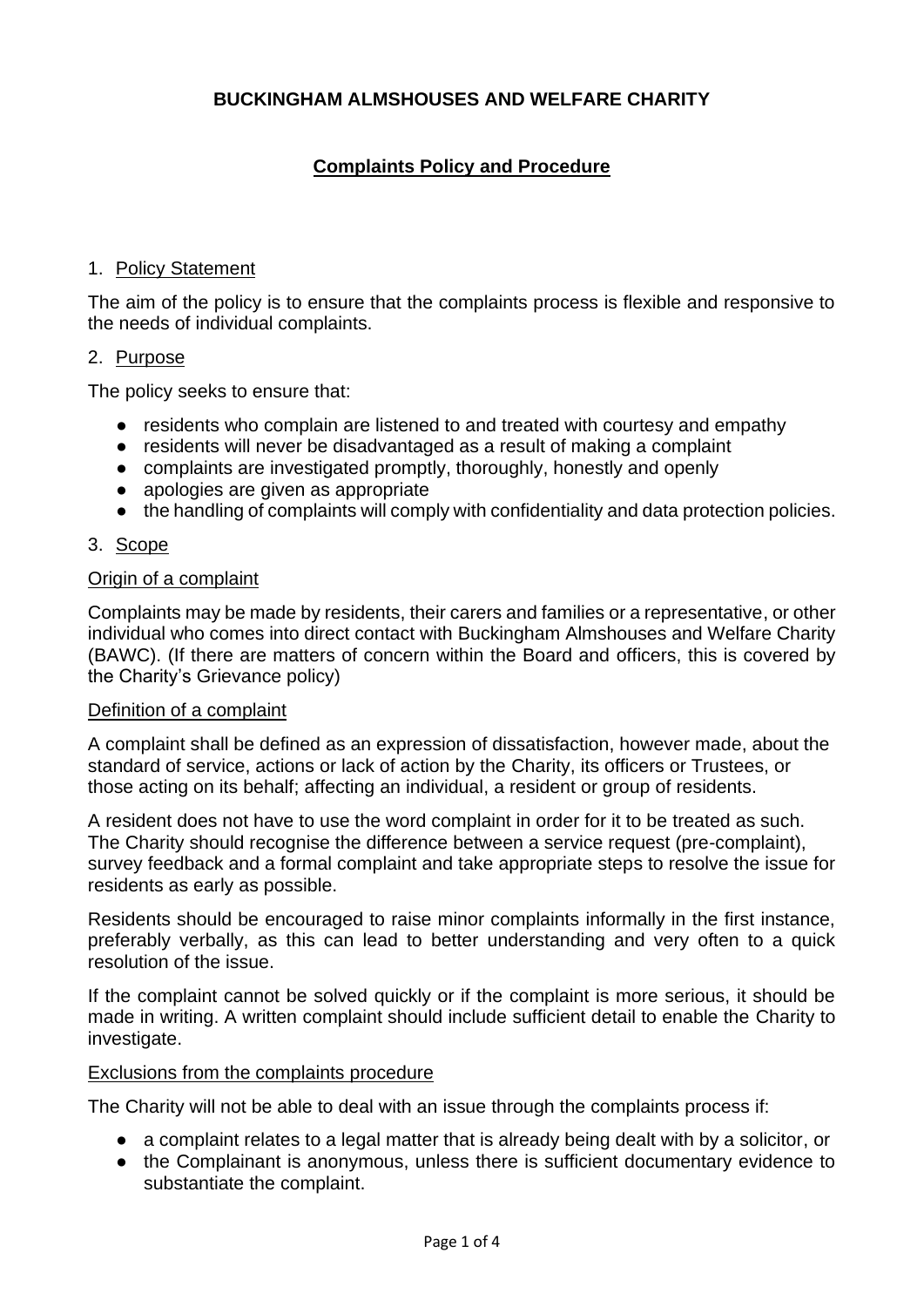# Record Keeping

A full record shall be kept of the complaint, any review and the outcomes at each stage. This should include the original complaint and the date received; all correspondence with the resident, correspondence with other parties and any reports or surveys prepared.

### 4. Outline Complaints Process

Complaints should be made to the Appointed Person (usually the Secretary / Administrator) in the first instance, who will acknowledge receipt of a written complaint within 7 working days. This acknowledgement will indicate the next course of action and the anticipated timescale. The Charity will seek to resolve the complaint as a matter of urgency.

If the Complainant is still not satisfied with the outcome or intended plan of action, they have 7 working days to submit a written appeal, and the appeal will be dealt with by an appropriate Trustee committee who will convene a special meeting within 7 working days of the appeal being submitted.

## 5. Complaints Procedure

The following procedure is followed if any almshouse resident, welfare beneficiary, allotment holder or other **individual who comes into direct contact with the Charity wishes to raise a complaint** in connection with their occupation of the Charity's property or about services provided by the Charity or conduct of the Charity's officers or Trustees.

### *Stage one*

- The Complainant should contact the Appointed Person (by phone, email or in hard copy - see details at the bottom of this policy) describing the matter about which they wish to complain. (The only exception is when the complaint relates directly to the Appointed Person, in which case the matter should be first addressed to the Chair of the Board of Trustees)
- The Appointed Person will reply within 7 working days, either with a resolution of the matter or a clear plan of action to resolve the matter.
- The Complainant then has the opportunity to appeal this early decision (either because they are unhappy with the resolution or with the plan to sort out the matter).
- The Appointed Person will keep a record of all contacts and correspondence.

### *Stage two*

- If the Complainant wishes to appeal against Stage one resolution, the next step is to write to the Chair of the Board of Trustees outlining the original matter and their dissatisfaction with the proposed resolution.
- The Chair will then review the matter informally with the Appointed Person and establish whether it is possible to provide an additional resolution. If so, this will be presented to the Complainant as a further measure.
- If the Complainant is now content, the matter can rest. If not, then the matter will proceed to Stage three.
- The Chair will keep a record of all contacts and correspondence.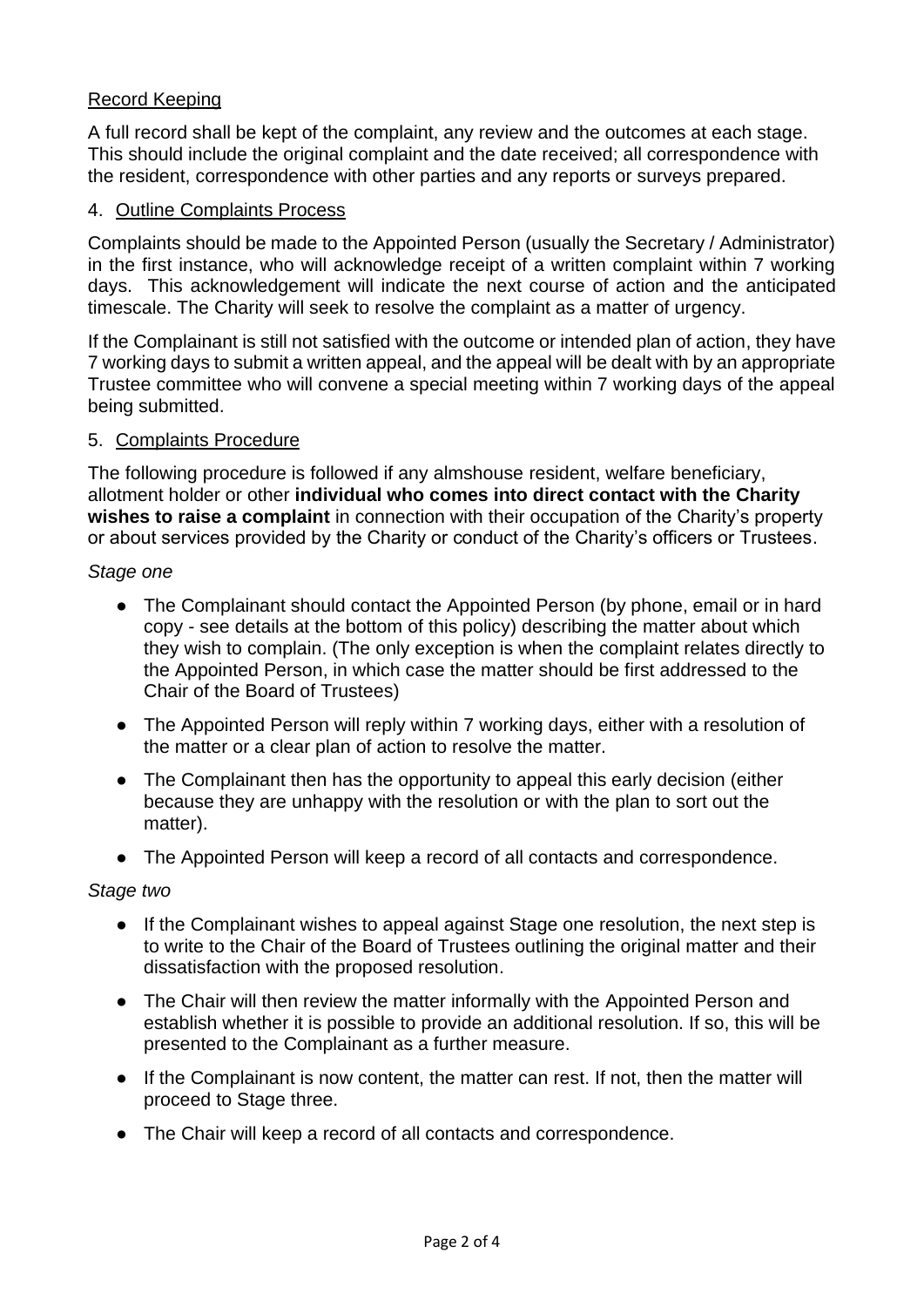# *Stage three*

- At this point the Chair will choose two Trustees who have so far been unconnected with the matter to review the case - the original complaint and solutions presented thus far. The task of this review committee will be to consider whether the matter should be resolved in a different way or stopped (due to, for example, the view that the complaint is a vexatious one or that the solutions proposed are reasonable).
- The Complainant will be contacted with the decision made. If the Complainant is content the matter can rest. If the Complainant is not content then they have the option to request that a further set of different Trustees to review the case. These Trustees will then make a recommendation to a specially convened Board of Trustees meeting when a decision will be taken to either offer a new solution to the Complainant or to recommend that they contact the Housing Ombudsman.
- The Complainant will then be contacted with this decision and they can decide either to accept the resolution offered or contact the Housing Ombudsman.

## *At all stages*

- All parties involved must address the matter with speed and efficiency, proportionate to the severity of the complaint (e.g. matters of Health and Safety, or abuse or other potentially harmful matters must receive due care and rapid attention).
- Adequate notes of all communications and discussions must be kept.
- Appropriate confidentiality must be maintained.
- Where needed or preferred, the Complainant must be afforded the opportunity to present their concerns in person, and with a supporter if they so wish. Equally, anyone who is the subject of a complaint must also be afforded a similar right to support and the chance to present their response in person as well.
- If a complaint is pursued unreasonably or where a resident's actions or behaviours are deemed to be unreasonable, BAWC reserves the right to close the complaint. A complainant who displays threatening or abusive behaviour or language (whether verbal or written), that causes officers or Trustees to feel threatened or abused and / or continues to contact the Charity with unreasonable demands during / following a complaint investigation, may have their appointment set aside. In cases where Trustees consider a complainant is being unreasonable and overly persistent and therefore decide to bring the complaint to an end, they will inform the complainant of their reasons. The Trustees' decision is final unless the case is taken to the Housing Ombudsman or a designated person:
	- The Complainant can either refer the matter to a 'designated person' or wait eight weeks and then refer the matter directly to the Housing Ombudsman Service whose address is 81 Aldwych, London WC2BR 4HN (tel: 030 111 3000, email: info@housing-ombudsman.org.uk).
	- Designated persons were introduced by the Government to improve the chance of complaints about housing being resolved locally. A 'designated person' can be an MP or a local councillor.
	- If the unresolved complaint does not involve housing, the complainant may choose to refer it to the appropriate governing body, such as the Charity Commission.